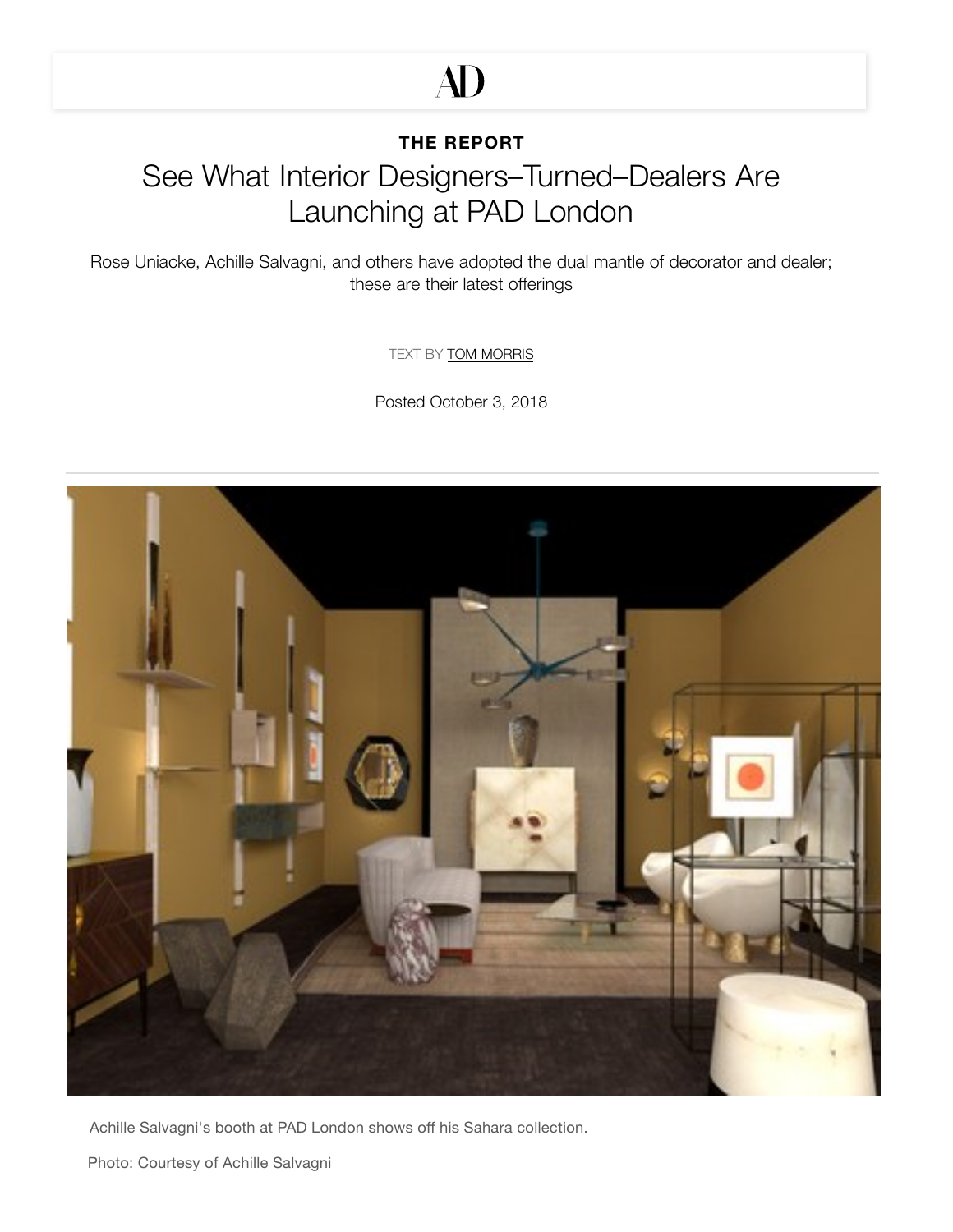"Because they don't find what they want!" explains Patrick Perrin, director of PAD London design fair, discussing the rise of interior designers launching their own collections at this year's edition, which opened to the public today. "It takes so long to find the right object for the right place, they just make it themselves." And a select number have taken it one step further, selling their own designs as well as those they've sourced.

With exacting clients, hefty contact books, and relationships with leading craftsmen, interior designers have long commissioned pieces for their

residential projects. As decorators' brand appeal grows, it makes sense that they capitalize on it by releasing pieces to the wider market and adopting a multidisciplinary stance. They also know where to source unique antiques (accordingly, there is today a very fine line between decorating, designing, and deali[ng\).](http://video.architecturaldigest.com/watch/architecture-climate-change)

Of course, the concept isn't new. As Perrin points out, "They are like les assemblies of the 1920s and 30s when interior designers, architects, decorators—no matter what you called them—designed all the furniture for you, from the glasses to the forks and knives to the commode in the bathroom. That period is coming back."

### **Achille Salvagni**

Italian-[born architect–](https://www.facebook.com/sharer/sharer.php?u=https%3A%2F%2Fwww.architecturaldigest.com%2Fstory%2Fpad-london-rose-uniacke-achille-salvagni-pinto-paris-dimore-design-dealers&t=What%20Interior%20Designers%E2%80%93Turned%E2%80%93Dealers%20Are%20Launching%20at%20PAD%20London)[turned–furnitur](https://twitter.com/share?text=What%20Interior%20Designers%E2%80%93Turned%E2%80%93Dealers%20Are%20Launching%20at%20PAD%20London&via=ArchDigest&url=https%3A%2F%2Fwww.architecturaldigest.com%2Fstory%2Fpad-london-rose-uniacke-achille-salvagni-pinto-paris-dimore-design-dealers)e designer Salvagni has a history of working with some of the most specialized craftsmen and workshops in Italy and beyond, with a back catalogue of designing exquisite homes and yachts. Until 2013, they were kept exclusively for his residential clients, but the [demand](https://www.pinterest.com/pin/create/button/?url=https%3A%2F%2Fwww.architecturaldigest.com%2Fstory%2Fpad-london-rose-uniacke-achille-salvagni-pinto-paris-dimore-design-dealers&media=https%3A%2F%2Fmedia.architecturaldigest.com%2Fphotos%2F5bb5324cbbbe132e220aa6b6%2Fmaster%2Fpass%2Fpad%2520londra%2520068.jpg&description=What%20Interior%20Designers%E2%80%93Turned%E2%80%93Dealers%20Are%20Launching%20at%20PAD%20London) led him to open his own gallery in Mayfair, London, dealing his own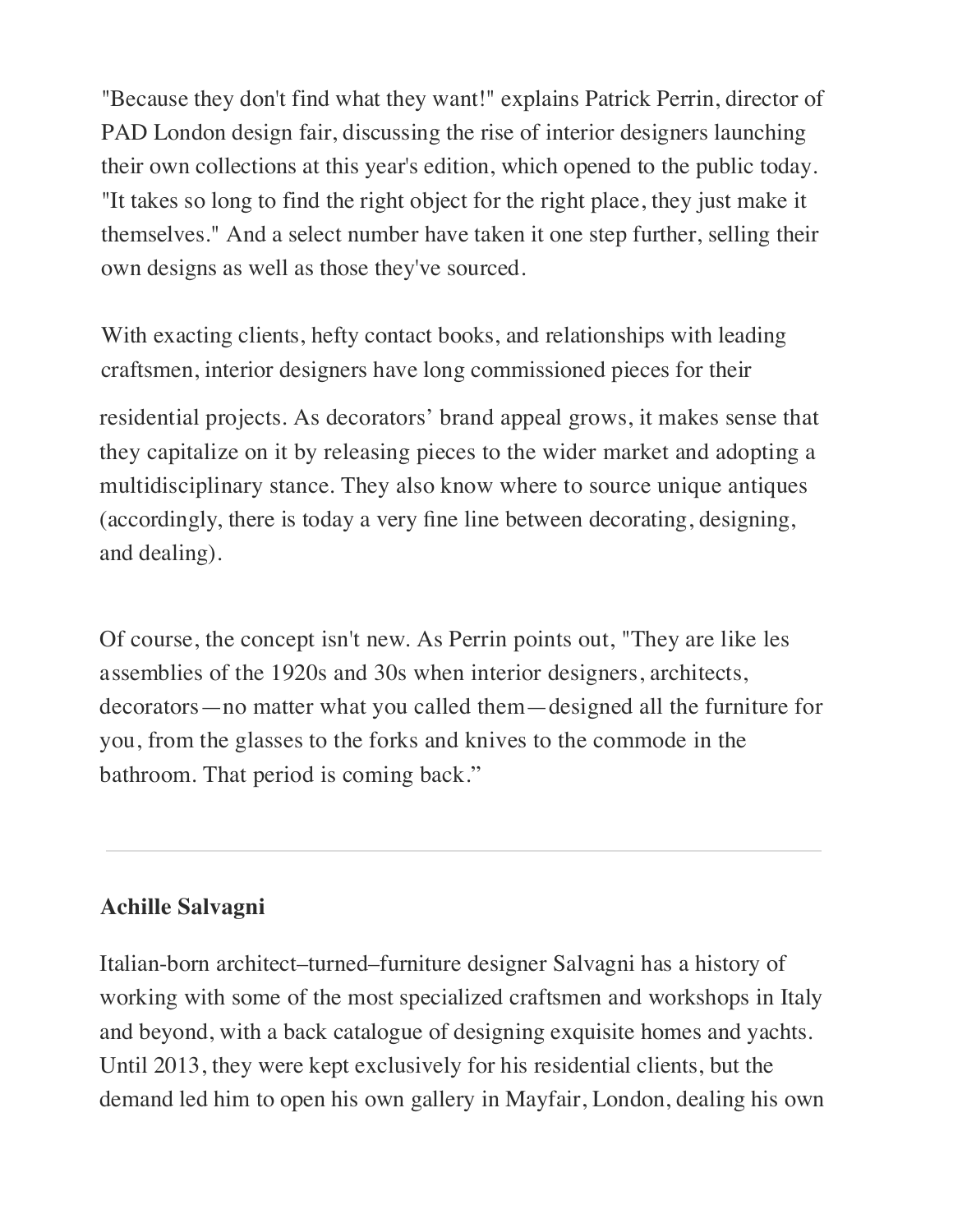designs to a wider audience. The atelier displays them alongside antiques and modern classics too. At PAD this year, the gallery presents the ochre-tinged 'Sahara' showcase—a series of desert-inspired pieces designed by Salvagni.



[A F](https://www.pinterest.com/pin/create/button/?url=https%3A%2F%2Fwww.architecturaldigest.com%2Fstory%2Fpad-london-rose-uniacke-achille-salvagni-pinto-paris-dimore-design-dealers&media=https%3A%2F%2Fmedia.architecturaldigest.com%2Fphotos%2F5bb53274cf791c2db61a489d%2F1%3A1%2Fw_680%2Cc_limit%2F1836%2520g.jpg&description=)rits Henni[ngsen](https://www.facebook.com/sharer/sharer.php?u=https%3A%2F%2Fwww.architecturaldigest.com%2Fstory%2Fpad-london-rose-uniacke-achille-salvagni-pinto-paris-dimore-design-dealers&t=) [chair for sale from R](https://twitter.com/share?text=What%20Interior%20Designers%E2%80%93Turned%E2%80%93Dealers%20Are%20Launching%20at%20PAD%20London&via=ArchDigest&url=https%3A%2F%2Fwww.architecturaldigest.com%2Fstory%2Fpad-london-rose-uniacke-achille-salvagni-pinto-paris-dimore-design-dealers)ose Uniacke.

[Photo: Simon Upton](https://www.facebook.com/sharer/sharer.php?u=https%3A%2F%2Fwww.architecturaldigest.com%2Fstory%2Fpad-london-rose-uniacke-achille-salvagni-pinto-paris-dimore-design-dealers&t=What%20Interior%20Designers%E2%80%93Turned%E2%80%93Dealers%20Are%20Launching%20at%20PAD%20London)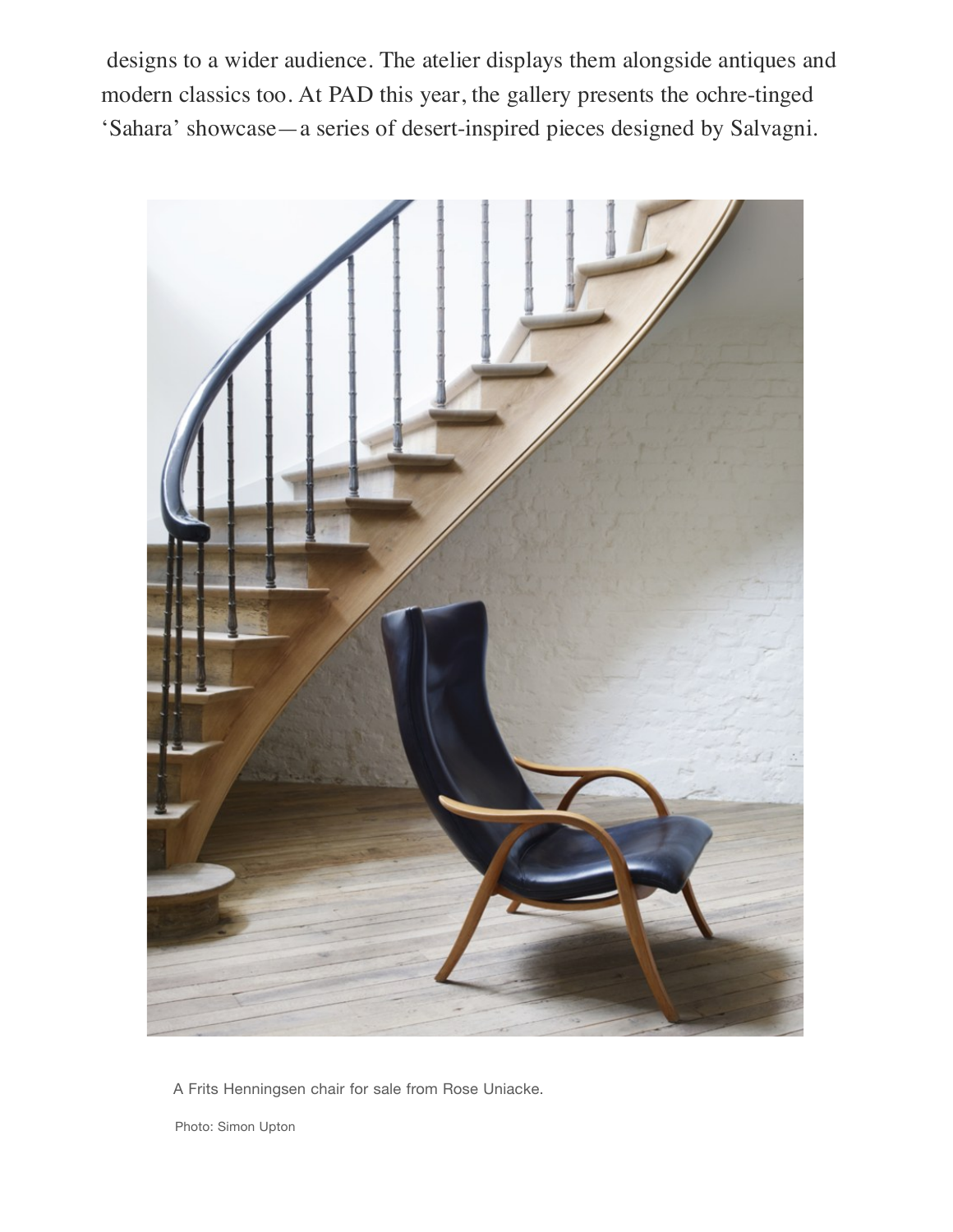### **Rose Uniacke**

Leading British interior designer Rose Uniacke has comfortably slipped among her decorating, designing, and dealing roles for years. She started out as a furniture restorer before dealing antiques in her Pimlico showroom; now she counts the Beckhams as residential clients. "Rose does a fantastic job with fantastic style and quality," says Perrin. At PAD, she is showing a pair of sinewy easy chairs designed by Danish designer Frits Henningsen in the 1950s plus a silk textile wall hanging by Korean artist Lee So-Ra.



[A ceiling lam](https://www.facebook.com/sharer/sharer.php?u=https%3A%2F%2Fwww.architecturaldigest.com%2Fstory%2Fpad-london-rose-uniacke-achille-salvagni-pinto-paris-dimore-design-dealers&t=What%20Interior%20Designers%E2%80%93Turned%E2%80%93Dealers%20Are%20Launching%20at%20PAD%20London)[p by Angelo Lelli at D](https://twitter.com/share?text=What%20Interior%20Designers%E2%80%93Turned%E2%80%93Dealers%20Are%20Launching%20at%20PAD%20London&via=ArchDigest&url=https%3A%2F%2Fwww.architecturaldigest.com%2Fstory%2Fpad-london-rose-uniacke-achille-salvagni-pinto-paris-dimore-design-dealers)imore Gallery.

Photo: Corutesy of Dimore Gallery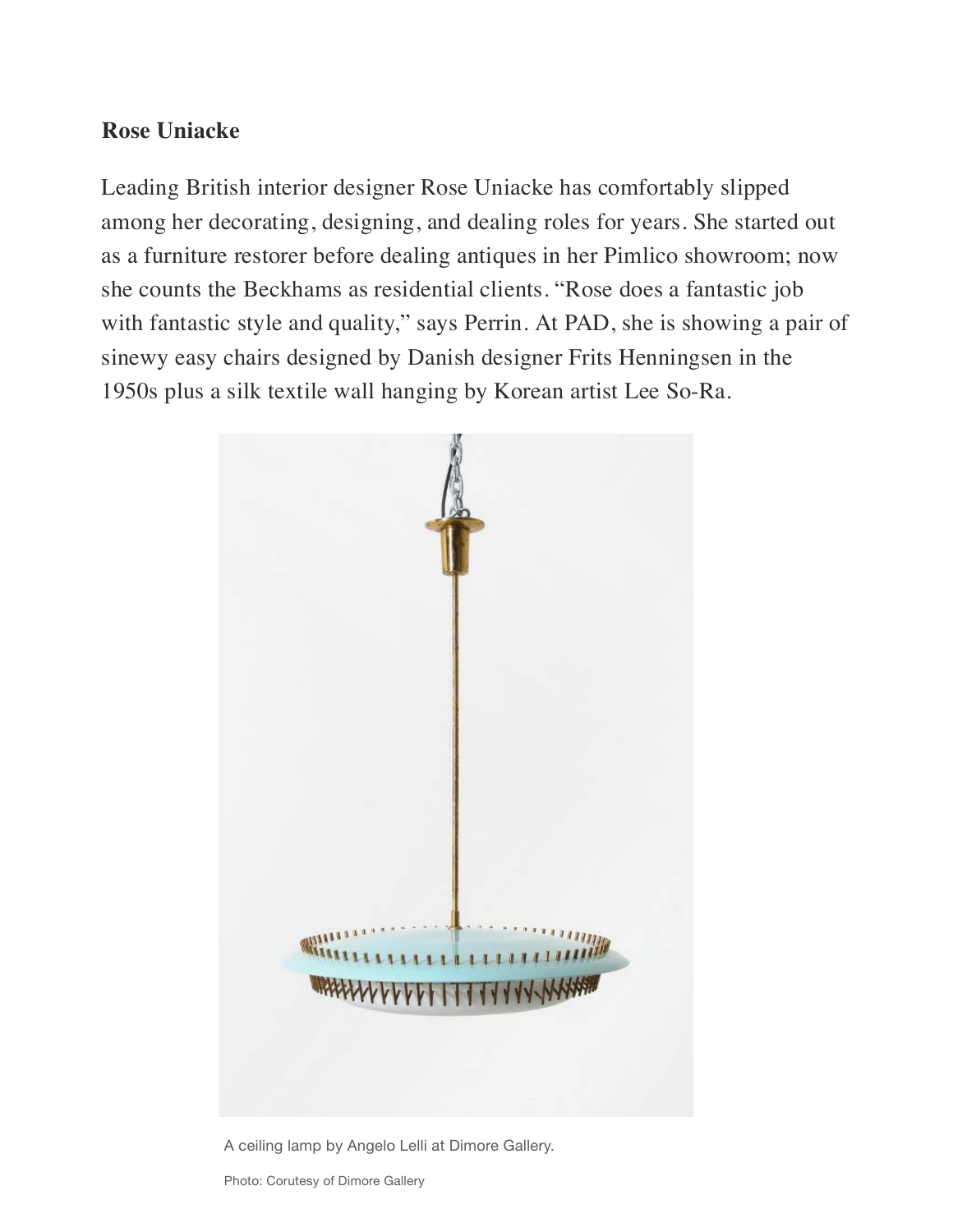#### **Dimore Studio**

Look [at m](https://www.pinterest.com/pin/create/button/?url=https%3A%2F%2Fwww.architecturaldigest.com%2Fstory%2Fpad-london-rose-uniacke-achille-salvagni-pinto-paris-dimore-design-dealers&media=https%3A%2F%2Fmedia.architecturaldigest.com%2Fphotos%2F5bb53260cf791c2db61a489b%2F1%3A1%2Fw_680%2Cc_limit%2FDIMOREGALLERY_PAD2018_Ceiling%2520lamp%2520by%2520Angelo%2520Lelii%252002.jpg&description=)ost fas[hion](https://www.facebook.com/sharer/sharer.php?u=https%3A%2F%2Fwww.architecturaldigest.com%2Fstory%2Fpad-london-rose-uniacke-achille-salvagni-pinto-paris-dimore-design-dealers&t=) runways today and the line between couture, sportswear, found objects, and stylist props is difficult to find. It's the same with Dimore Studio, the Milanese interior design firm so beloved of the fashion crowd today. No one else sums up the multidisciplinary stance of designers today than Dimore Studio founders Emiliano Salci and Britt Moran, who turned their apartment in Milan into a gallery, where they sell a mix of midcentury finds, contemporary commissions, and their own designs. At a relatively pared-back, monochrome showcase at PAD, the studio kept their dealer's hats on with 1950s lighting by Angelo Lelli, lounge chairs by Osvaldo Borsani, and a contemporary console by Ilaria Bianchi.



[Centaures tables b](https://www.facebook.com/sharer/sharer.php?u=https%3A%2F%2Fwww.architecturaldigest.com%2Fstory%2Fpad-london-rose-uniacke-achille-salvagni-pinto-paris-dimore-design-dealers&t=What%20Interior%20Designers%E2%80%93Turned%E2%80%93Dealers%20Are%20Launching%20at%20PAD%20London)[y Pinto Paris.](https://twitter.com/share?text=What%20Interior%20Designers%E2%80%93Turned%E2%80%93Dealers%20Are%20Launching%20at%20PAD%20London&via=ArchDigest&url=https%3A%2F%2Fwww.architecturaldigest.com%2Fstory%2Fpad-london-rose-uniacke-achille-salvagni-pinto-paris-dimore-design-dealers)

Photo: Jacques Pepion